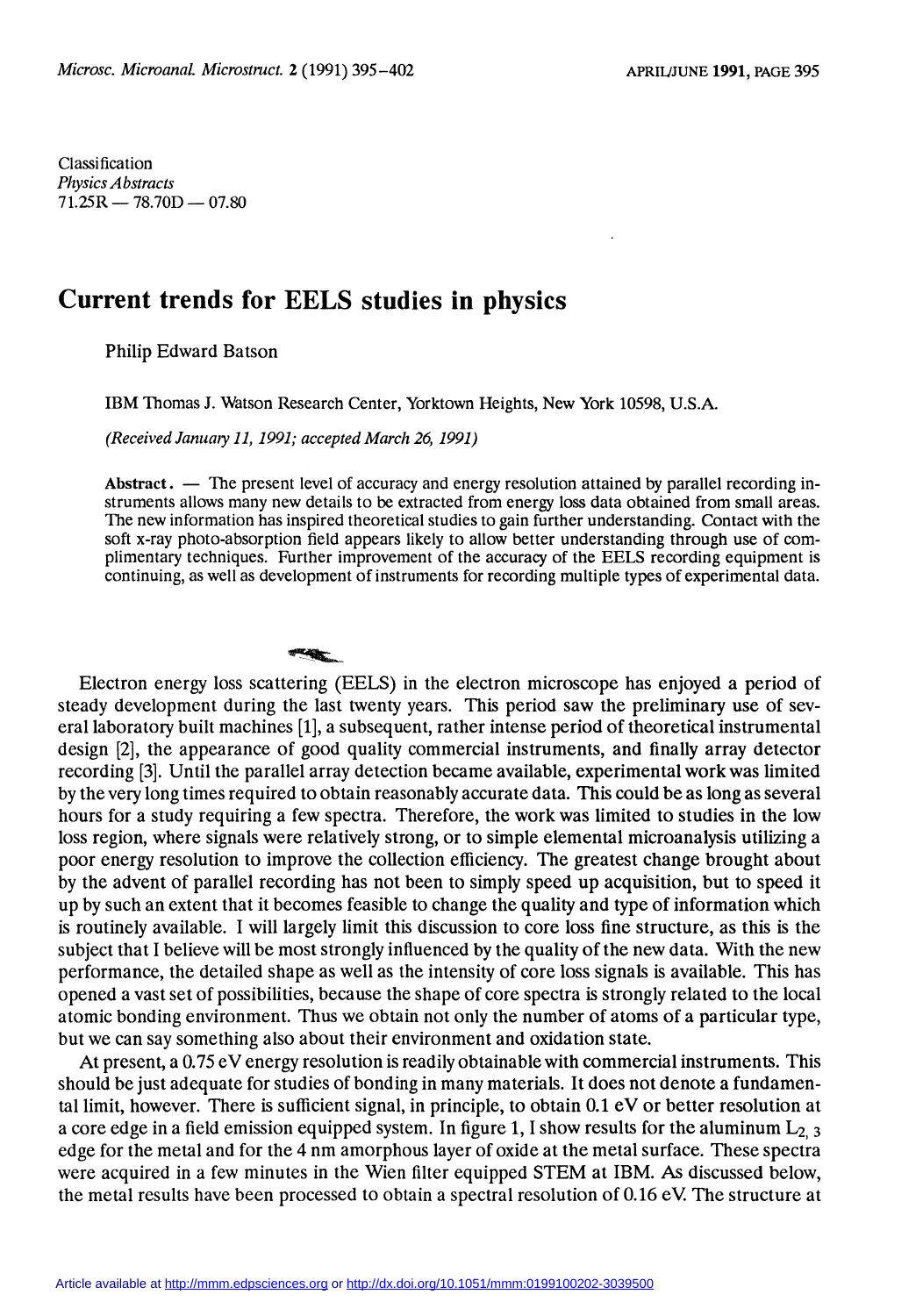the onset in the metal spectrum is due to spin-orbit splitting and many-body effects. The interest here is that the metal and oxide are readily discernible. Also, the degree of smoothness of the oxide results is not a result of resolution, but a measure of the departure of the oxide from true stoichiometry and structure.



Fig. 1.  $-$  Aluminum  $L_{2,3}$  core edges for Al metal and the oxide. These illustrate the gross differences due to local bonding environment in the soft x-ray absorption region.

In figure 2, I show an example of this behavior by comparing results for silicon,  $SiO<sub>2</sub>$ ,  $SiO<sub>z</sub>$ ,  $SiO<sub>x</sub>$ , and Si : Si02. The last one is of technological interest for its enhanced carrier injection across the dielectric in the presence of the small silicon islands. [4] In the past, in the absence of imaging detail with which to identify the sub-nm sized islands,there has been no way to differentiate between  $\text{SiO}_x$ , a uniform mixture, and the desired heterogeneous structure of Si islands embedded in  $SiO<sub>2</sub>$ . In the figure, we can first observe that  $SiO<sub>2</sub>$  is easily distinguishable from pure silicon. The chemical shift from  $99.8 \text{ eV}$  to  $105 \text{ eV}$  is impossible to miss. Examination of the oxide spectra show that there are additional features to show whether the sample is a uniform mixture, and whether it is stoichiometric  $SiO<sub>2</sub>$  or not, even without reference to the oxygen scattering. In  $SiO<sub>2</sub>$ , either crystalline or good quality amorphous material, the onset consists of a strong exciton peak at 105.7eV, two resonances at 108 and 115 eV, and a broad delayed maximum, characteristic of a centrifugal barrier, lying at higher energy. The exciton is strong in the case of the silicon scattering, and weak for the oxygen scattering, consistent with our ideas about charge transfer and resultant screening. The two resonances are the likely result of final state wavefunctions bound within a cage defined by the four oxygen atoms which surround the silicon. Thus, none of the structure in the oxide spectrum appears to be directly relatable to ground state conduction bandstructure. However, "fingerprint" techniques can work very well here. We can see that the "three-peaked"  $SiO<sub>2</sub>$  structure occurs in all oxide phases. It is likely to be characteristic of the  $SiO<sub>4</sub>$  bonding unit. It is further suggested then that the 99.8 eV onset energy is characteristic of the SiSi<sub>4</sub> unit. From the SiO spectrum, we can deduce that a uniform sub-stoichiometric oxide exhibits a ramp which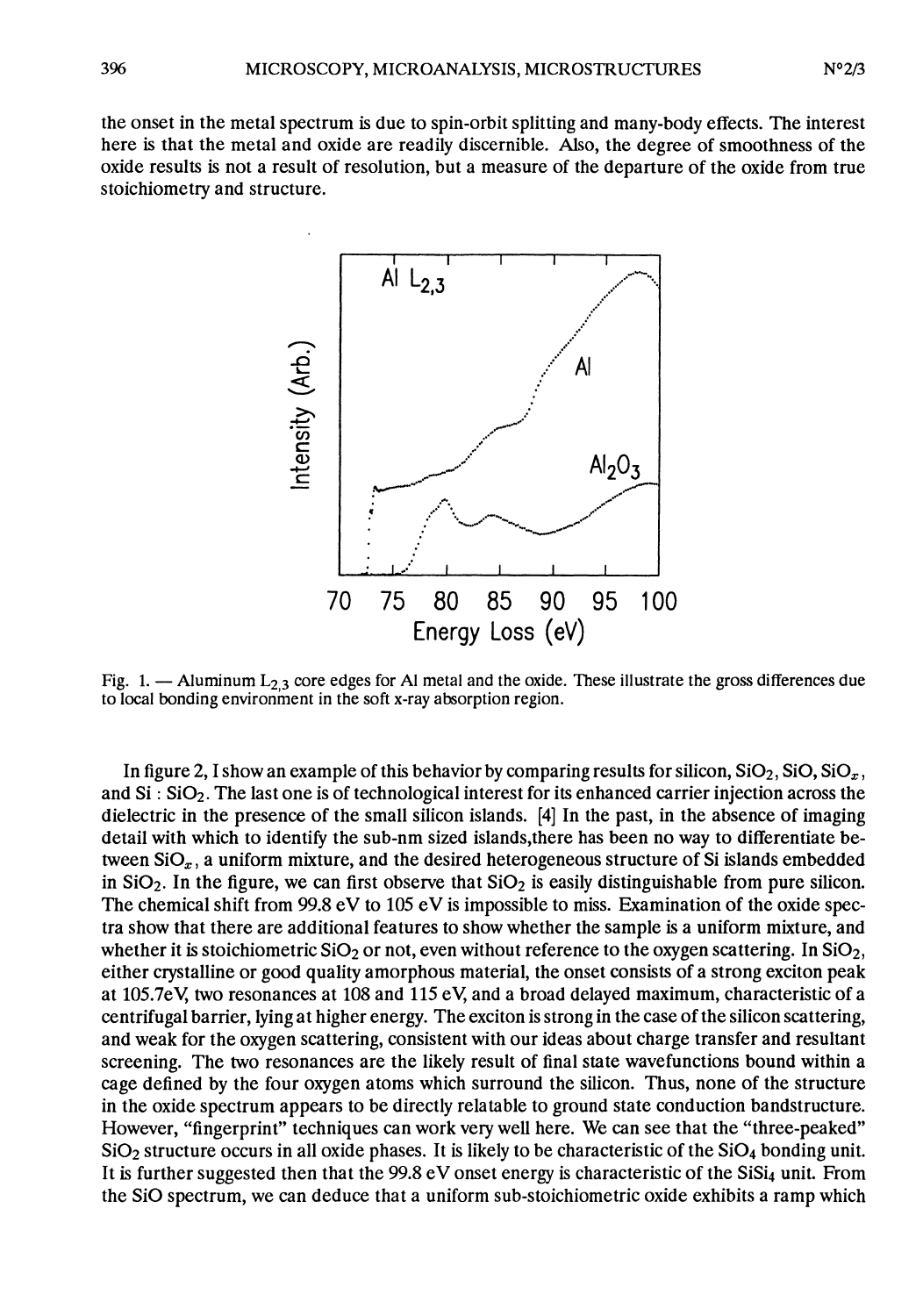extends from the oxide excitonic peak smoothly down to 99.8 eV where it disappears. The heterogeneous mixture,  $Si$  :  $SiO<sub>2</sub>$ , however, exhibits a two part spectrum which may be decomposed completely into a silicon part and an oxide part. All this analysis results from the assumption that the scattering occurs in the immediate local environment of an atom. The assumption appears to be valid in enough situations to make the above analysis acceptable. But new theoretical work is required to bring this into routine use.



Fig. 2.  $-L_2$ , edges for Si and its various oxides. It is possible here to discern the difference between a uniform oxide and one containing sub-nm islands of Si, even when no features are observable in the micrographs.

The explosion in information, illustrated by the results in figures 1 and 2, has led to much new work at understanding the shapes of the observed core edges. Much work had been done to understand the basic considerations up into the 1970's [5]. New work, aimed at more convenient evaluation of symmetry-projected densities of states has recently been undertaken. [6] Also, applications of EELS and x-ray photo-absorption (XAS) to materials science problems have inspired theoretical studies of more complicated materials - transition metals and the rare-earth elements for instance [7]. At the present time, it appears that the EELS and XAS efforts are rapidly converging, with the possibility open for interaction and collaboration.

This situation suggests a bright and interesting future for energy loss in the electron microscope. However, discussing the similarities of EELS and XAS techniques does injustice to the probability that the differences between the two will end up being the most interesting. Energy loss in the physical sciences has been largely a tool for investigating the momentum and energy dependence of bulk crystalline solids. We obtain the momentum behavior of an excitation by measuring the intensity variation with scattering angle [8]. An electron microscope is very good at this, and can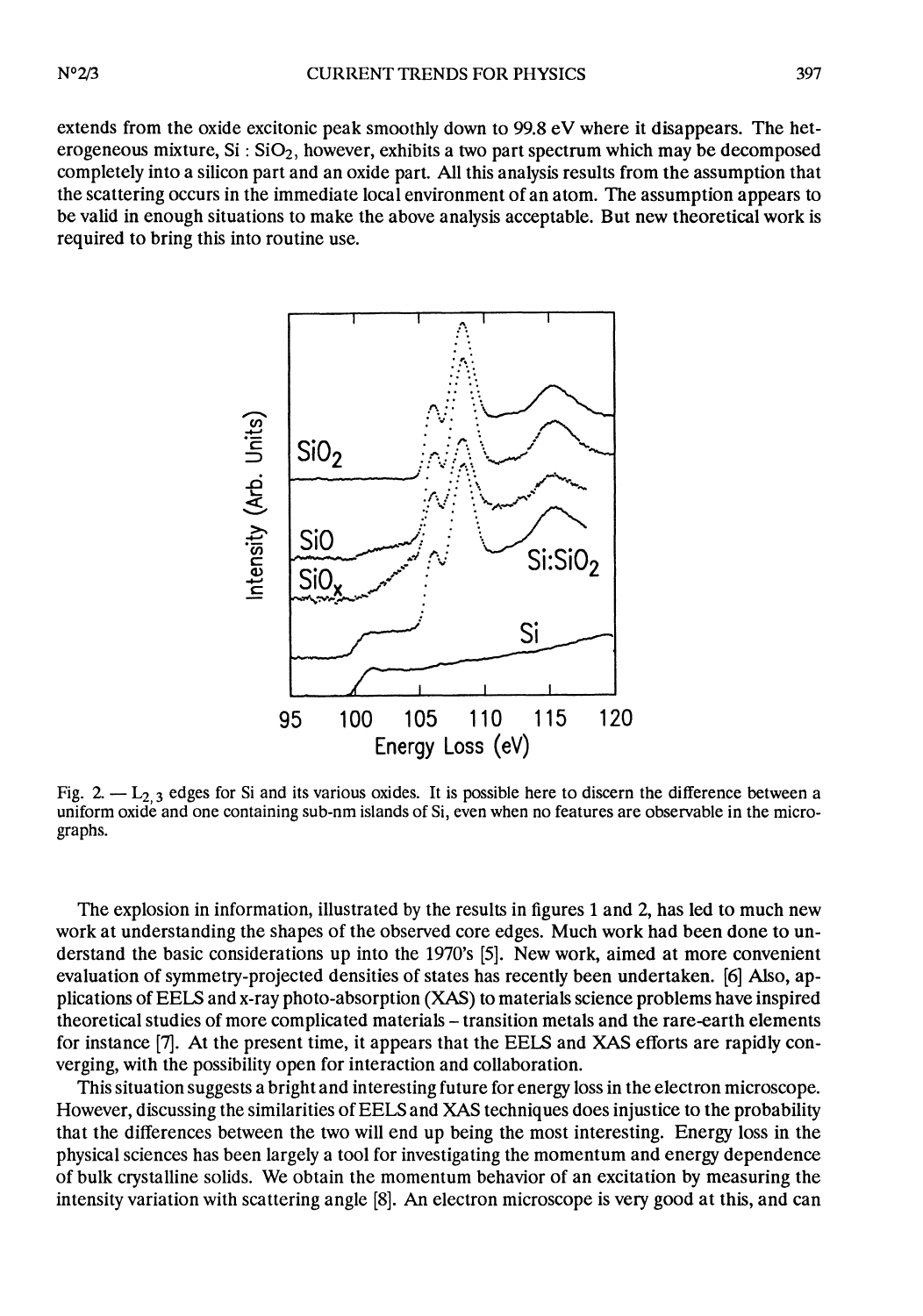introduce efficiencies over a simple dedicated energy loss machine [19]. But the microscope does not add any new information. New information is obtained when EELS information is obtained together with spatial information. This can be occur in two distinct ways.

First, most simply, we find that EELS spectra are bulk-like but different in adjacent areas of heterogeneous materials. Thus, we obtain spectra which are interpretable as in the bulk, but which are characteristic of sub-micron sized regions of materials. The surprise that has arisen with this operation is that the size of the region can be very small while still displaying bulk properties. For instance, absorption of light in aggregates of small particles by excitation of dipolar surface plasmons has been observed for many years. In fact, this became such a reliable result that it was inferred that sub-micron sized particles are capable of supporting only surface modes which have dipole symmetry. When EELS is obtained in the same systems of particles, using well collimated beams to obtain a good angular resolution, similar results are obtained. However, when the scanning transmission electron microscope (STEM) is used to obtain EELS results from sub-nm sized regions of sub-micron particles, the surface plasmon modes do not normally show dipole symmetry. Rather, short wave-length, higher energy modes prevail, propagating on the particle surface as though it were a large object having a large radius of curvature [10]. It emerges that small particles are entirely capable of supporting non-dipolar excitations, but that excitation by light, or by small angle EELS, does not excite the particles with an applied field having an appropriate non-dipolar symmetry. EELS in the electron microscope, then, can be used to excite small regions of materials with an applied field having a wide range of spatial frequencies to compliment the dipole symmetry available from the optical techniques.

Secondly, EELS in the electron microscope can obtain qualitatively different information. When a coherent electron probe size becomes so small that the transverse momentum uncertainty in it dominates the angular spread of the measurement, we may speak of spatially resolved electron energy loss scattering, SREELS. This can lead to qualitatively different physics, and is the experimental configuration which is most appropriate for addressing questions regarding electronic structure of defects, bonding at interfaces, and local environment in sub-nm sized regions of materials. In this regime, an occupied defect state can be thought of as a wavepacket consisting of a sum of crystal Bloch states. The high energy electron in the microscope can also be characterized as a wavepacket. Ultimately, then, SREELS will be properly described by a collision of these two wavepackets. In the past, we have thought in terms of simple waves - very parallel electron beams, single crystal Bloch states, and a scattering formulation dependent only on the magnitude and sometimes direction of the transferred wavevector. In the future, it will be more appropriate to think in terms of wavepackets - the coherent probe, a small crystal defect, and a scattering formalism which depends on the complicated nature of localized fields applied to the system. The beginnings of this sort of treatment were introduced during the past ten years with the concept of a "mixed" dynamical form factor. [11] A logical outcome of this way of thinking is that, once spatially resolved spectrometer systems are capable of  $meV$  resolution, inelastic scattering via phonon generation will be properly described as acoustic or thermal wavepacket generation. High frequency mechanical properties of very small volumes may then become a legitimate subject for study by SREELS.

Thus, there are two types of activity which are going to be important in the near future. Categorization of "fingerprints" of various bonding environments will be immediately useful. At the same time, this categorization should lead to better understanding of the systematic variations of the shapes of edges. Secondly, we need a better understanding of the fundamental scattering. How does the detailed shape of a core edge relate to the conduction bandstructure of the solid? Do fundamental assumptions about the angle-resolved scattering geometry and x-ray absorption also apply to the spatially-resolved experiments? How does the nanometer scale morphology of the specimen affect the EELS results?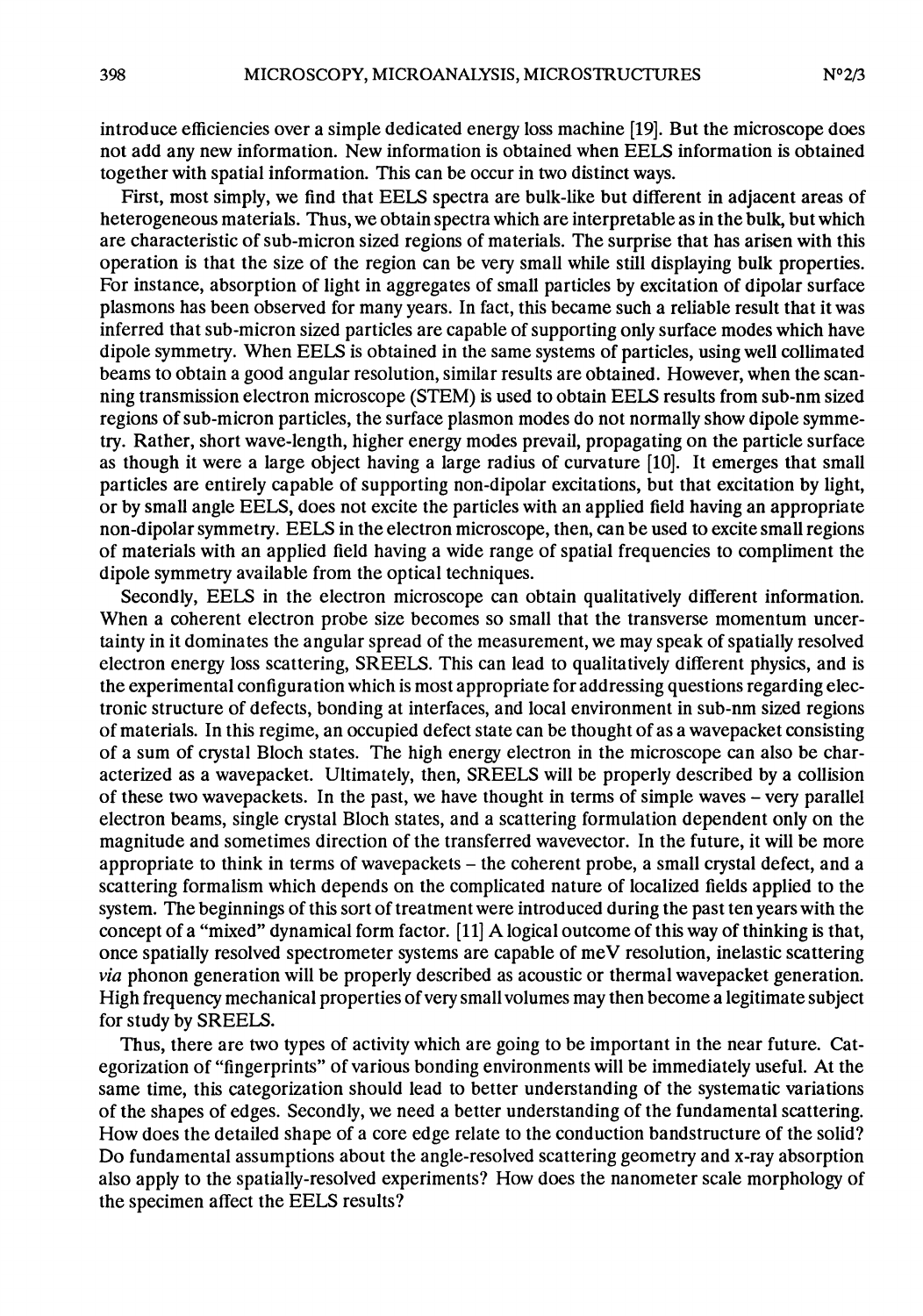At first glance, these questions may not seem too relevant, because there has not been good evidence that there is anything wrong with our current understanding of EELS results. For instance, x-ray spectra obtained in a spatially resolved soft x-ray absorption instrument [12] are not observably different from those of figure 2 above. In figure 3, 1 show an expanded plot of the Al near threshold region from figure 1, compared with x-ray absorption results [13] at the 0.16 eV resolution level. The Al metal results have been processed to remove the instrumental energy distribution due to the field emission tip. This takes advantage of the fact that the field emission distribution has a relatively sharp high energy onset. The improvement in instrumental response is illustrated by the inset which summarizes the measured instrumental resolution compared with the final processed spectral resolution. It should be remarked in passing that this result is still limited by the instrument, because the intrinsic core level lifetime for soft x-ray edges out to a few hundred eV give a broadening of order 0.1 eV There are no discernible differences between the EELS and XAS results. On the other hand, figure 4 shows results for diamond, compared with partial photo-yield data [14] and with the p-DOS calculation. [15] Both results closely follow the calculations in the 294-310eV range. But near threshold, the shape is dominated by transitions to the core exciton. The small peak at the edge is an excitonic bound state, and the intensity in the 289-293 eV range is distorted. The shape can be adequately explained within a simple effective mass theory originally proposed by Elliott. [16] There are clear problems with comparison of the XAS and EELS data in the near-threshold region. Beyond about 294 eV, these problems disappear, leaving spectra which are virtually indistinguishable. There are lots of possibilities for breakdown of the comparison. The first is the dipole limit. For small scattering angles, the EELS results should be identical to the XAS results, given by the dipole matrix element between the intitial and final states of the material. In pratice, typical EELS apertures lead to scattering angles corresponding to maximum momentum transfers of 2.0  $A^{-1}$ . Thus, q · r ~ 0.2 for these edges. We expect the dipole limit to hold under for this condition. The difference between the aluminum and diamond cases is the lack of an exciton for aluminum. On the other hand, the  $SiO<sub>2</sub>$ data, where an exciton also is strong, show good correspondence with the XAS results. In other work, 1 have shown that all of these comparisons can be understood by taking into account the fact that the sudden limit for inelastic electron scattering may be inadequate when the excited state is not characterized very well by the localized crystal wavefunctions. Thus the weak exciton in the case of diamond has a 6 A radius. Within this radius, the excited core electron resides in a highly distorted state, a wavepacked composed of several crystal wavefunctions. In diamond, this wavepacket is large enough to produce a non-ideal interaction with the high energy electron. In  $SiO<sub>2</sub>$  the exciton orbit is small, allowing the sudden limit to be realized. Preliminary work [17] to be published elsewhere, shows that this view can be applied to a range of materials.

Thus, there is much theoretical work to be done on the scattering theory to allow an understanding of the core loss results that parallel recording systems are capable of giving us. This is true in the low loss region as well. As discussed elsewhere in this proceedings, there does not exist a general method for extracting bulk dielectric behavior when the sample consists of a heteroge neous mixture of different materials. It appears promising, though, that some type of effective medium theory may help enormously in this task [18].

Once the fundamental scattering is understood, calculations of projected densities of states can explain major features of the near edge fine structure. Figure 5 shows results for Si complared to a calculation for the s, d-projected DOS. The Si results were obtained in a relatively thick sample. The raw data was sharpened to about  $0.2 \text{ eV}$  resolution, and the  $L_3$  edge sharpe was extracted by a fourier analysis technique assuming a spin orbit splitting of  $0.608 \text{ eV}$  and an occupation weighting of 2:1. The extent of agreement is gratifying considering the fact that the matrix elements are considered to be constant in this calculation [19]. Some of the differences near the edge can be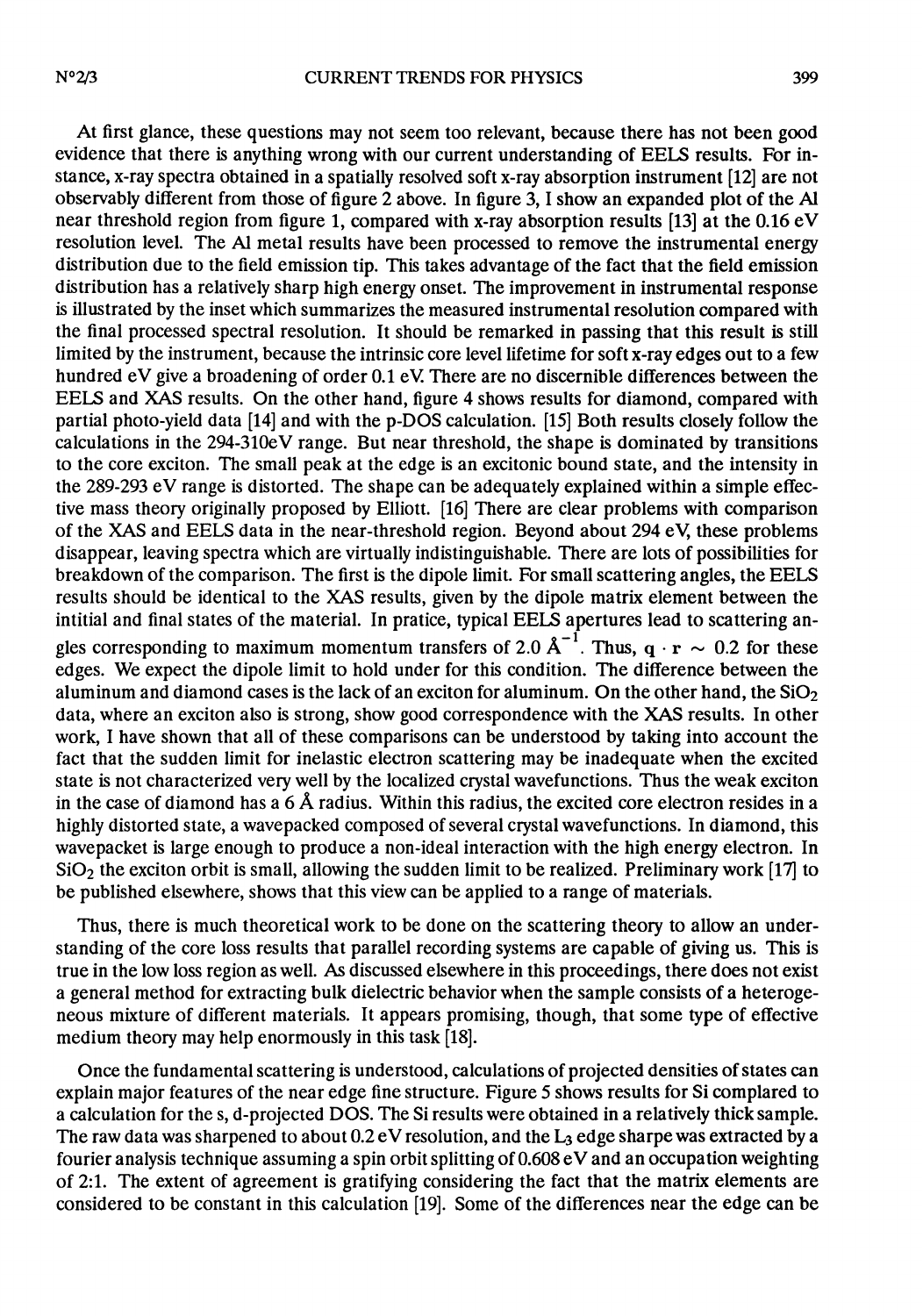



Fig. 3.  $-$  Al  $L_{2,3}$  edge in the region at onset, compared to the x-ray absorption results. The EELS data have been sharpened by unfolding the field emission distribution to attain a spectral resolution of 0.16 eV The inset illustrates this improvement.



Fig. 4. - Comparison of the carbon K edge in diamond obtained by EELS and x-ray absorption. The results are different in the region influenced by the core exciton.

attributed to core excitonic distortion, but the magnitude of this distortion was found in this work to be much less than had been assumed in the past.

In this discussion, we have seen that the fundamental scattering theory needs to be reevaluated for some scattering geometries. But in spite of this, detailed calculations of the bandstructure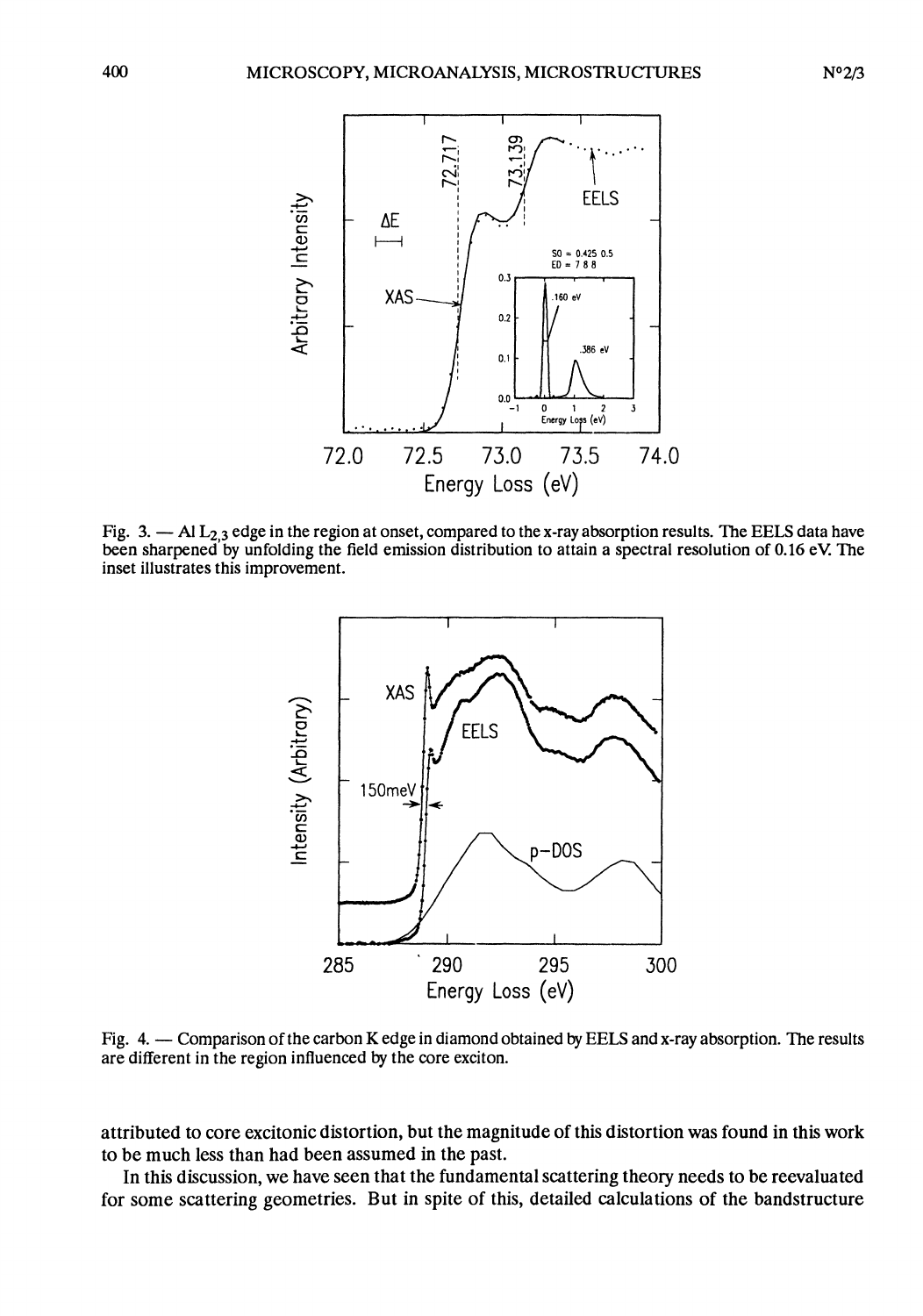

Fig. 5.  $-$  Si L<sub>2,3</sub> edge for bulk silicon, compared to the s, d-projected DOS. The L<sub>3</sub> results are obtained from a spin-orbit decomposition to display only the part due to the final state. The  $L_{2,3}$  data have been sharpened to obtain a resolution of 0.25 eV.

and expected spectra for complicated materials are beginning to be successful. In the future, we can expect EELS instruments to gain, perhaps, a factor of ten in collection efficiency and energy resolution. We can expect to see time resolved experiments which trade energy resolution for short recording times. These have already been tried in experimental investigations of radiation damage. We can expect to see more channels of parallel recorded data to be available from our instruments. For instance, inclusion of an array imaging detector can allow parallel measurement of both energy loss and say, scattering angle, or specimen position. We can expect to see more and more results which are not easily explainable in the standard theory. At the same time, theoretical work should begin to tie the already established photon-absorption techniques together with the EELS results to exploit complimentary strengths. The major difference between the past ten years and the next is going to be the availability of very good quality data. This should allow much more detailed and meaningful tests of the conditions under which are theoretical understanding remains valid. Once this has been accomplished, we should be able to unravel truly microscopic characteristics of materials - bandstructure of individual defects, bonding in sub-nanometer clusters, electron gas dynamical behavior within confined volumes, to name a few.

## Acknowledgements.

1 want to thank P. Rez, X. Weng, and J. Bruley for significant contributions to this work.